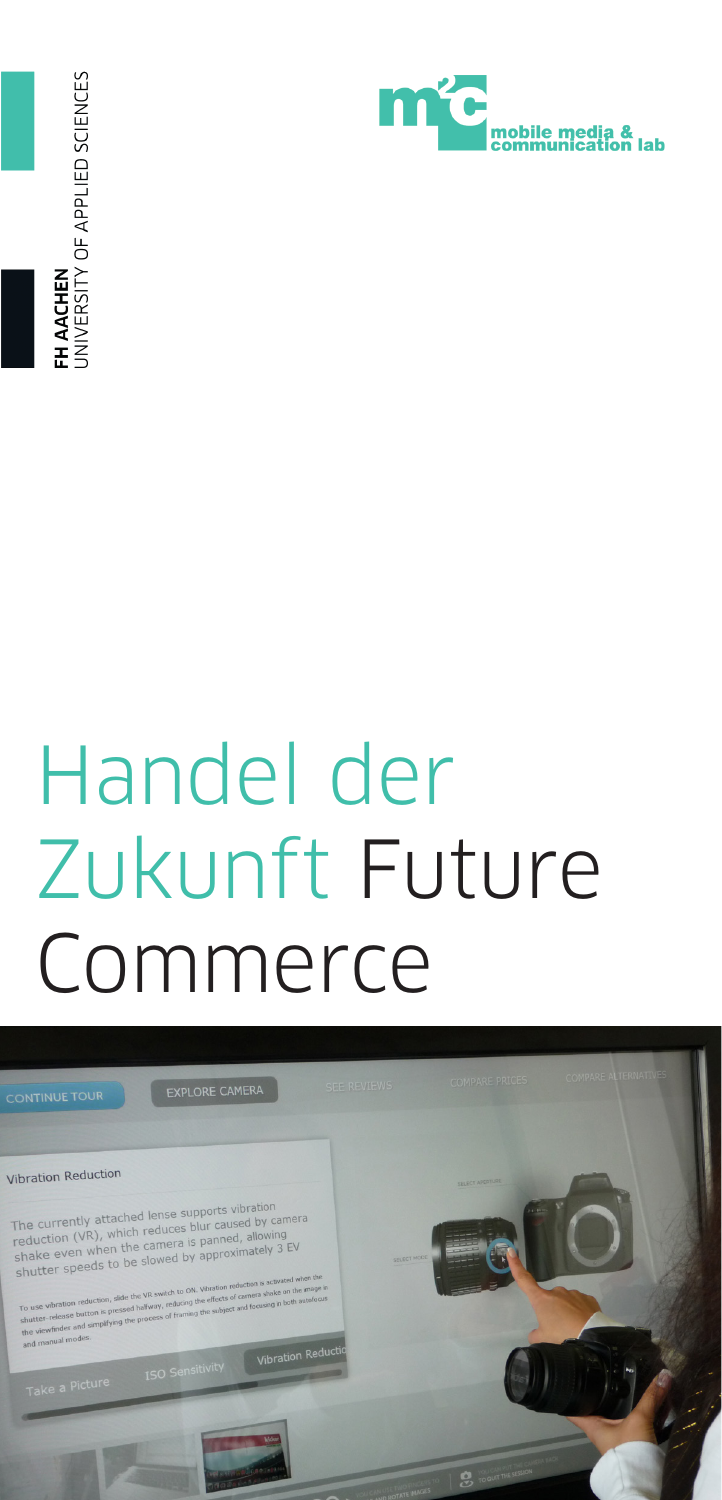

### mobile media & communication lab

Das m²c-lab der FH Aachen leistet Forschungs- und Entwicklungsarbeiten für individuelle und innovative Lösungen im Bereich der mobilen Informationslogistik. Unser interdisziplinäres Team greift dabei auf selbst entwickelte Methoden und Werkzeuge der benutzerorientierten Entwicklung zurück.

Unser Leistungsangebot richtet sich an Benutzer und Entwickler mobiler IT-Lösungen. Gerne unterstützen wir Sie bei der Entwicklung und Optimierung Ihrer Unternehmenssoftware.

The  $m^2c$ -lab at the FH Aachen University of Applied Sciences is engaged in research and development work for individual and innovative solutions of mobile information logistics. Our interdisciplinary team uses self-developed methods and tools of user-centered development.

Our services are available for both users and developers of mobile IT-solutions. We offer support for developing and optimizing applications for your company.



### Unsere Themen- und Arbeitsbereiche

Our current topics of work



Softwareentwicklung & Usability Software Development & Usability



Handel der Zukunft Future Commerce



Elektromobilität E-Mobility



Mobiles Leben & Arbeiten Mobile Life & Work



Workshops & Beratung Trainings & Consultance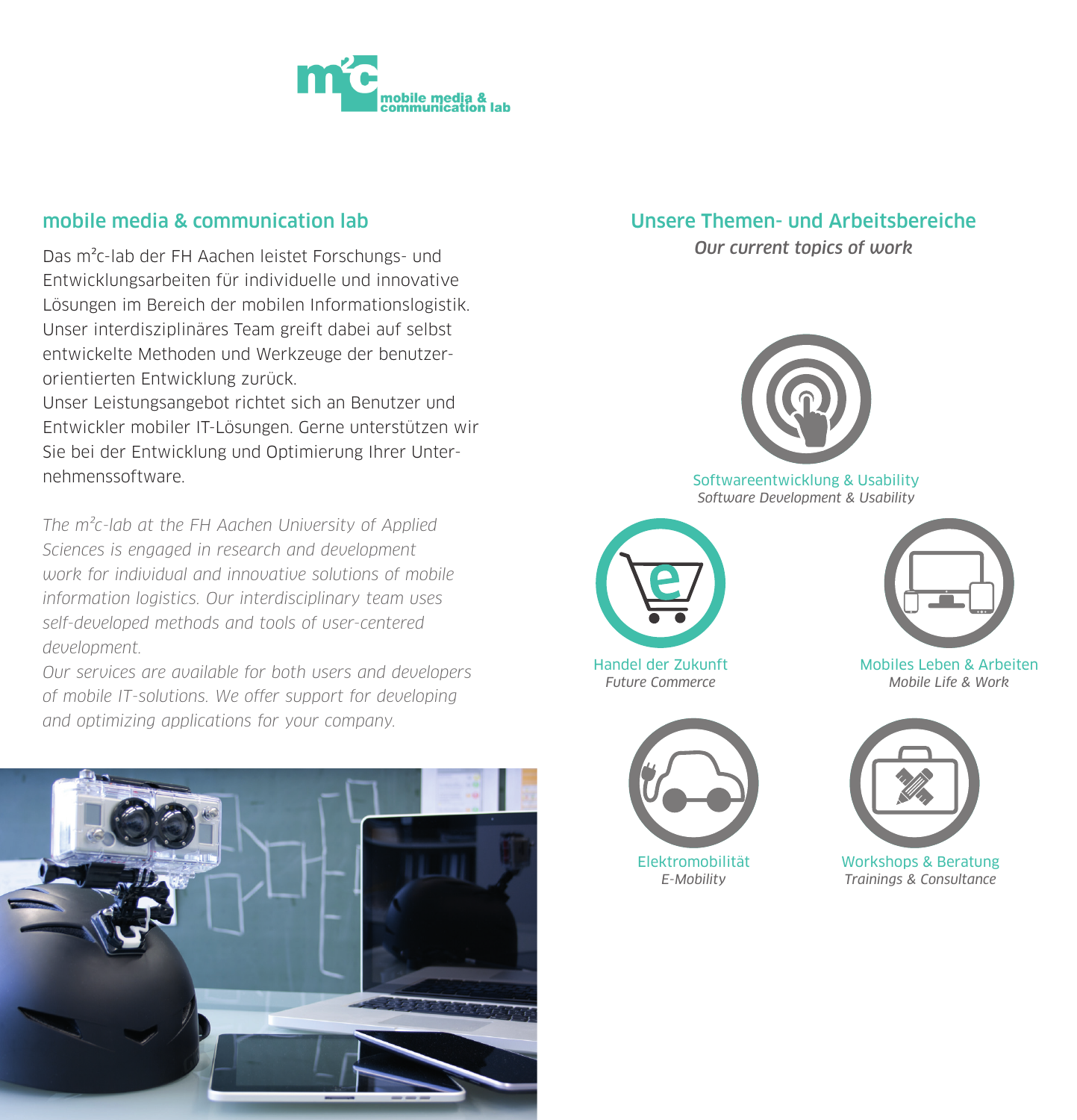# Handel der Zukunft Future Commerce

Neben dem klassischen Ladenverkauf hat sich insbesondere für Konsümgüter der Verkauf von Waren über das Internet (E-Commerce) als Verkaufsweg etabliert. Mittlerweile wurde in Studien belegt, dass Kunden beide Verkaufskanäle für den gleichen Einkauf nutzen, etwa zum Ausprobieren des Produkts im Ladenlokal und anschließendem Vertragsabschluss online. Dabei entgeht dem (beratenden) Einzelhändler Umsatz, ein anderer Händler (Online-Shop) profitiert.

"Blended Shopping" bedeutet die Integration von traditionellem Ladenverkauf und E-Commerce und ist ein Ansatz, den Anforderungen der Kunden auf flexible Verkaufsunterstützung zu begegnen. Mit Hilfe einer im m2c-lab entwickelten Methode wird die individuelle Situation analysiert, Anforderungen abgeleitet und die Entwicklung von möglichen Lösungen unterstützt. Daraufhin wurden bereits mobile und stationäre Anwendungen gebaut und erfolgreich getestet.



Demonstrator für Produktindividualisierung für den Einsatz im Verkaufslokal (Projekt: MAC4U)

Demonstrator for product individualization at the point of sale (project: MAC4U)

Um dem Kunden eine optimale Beratung und Kauferfahrung geben zu können, bietet das m2c-lab Schulungen für Verkaufspersonal im Einzelhandel an, die E-Commerce Kompetenzen aufbauen bzw. vertiefen und die Potenziale von Blended Shopping für den Handel aufzeigen.

Next to traditional retail selling, E-Commerce became an accepted sales channel in the field of consumer goods. By now, studies already proved that for one purchase, costumers make use of both sales channels – they test a product in the real store but often purchase the product in an online store. This way, the real retailer loses turnover but the online store benefits.

"Blended Shopping" means the integration of traditional (stationary) retail and E-Commerce. It is an approach to satisfy the costumers' need of flexible support during the sales process. With a method developed by the m<sup>2</sup>c-lab individual situations can be analyzed, requirements deduced and the development of possible solutions can be supported. As a result, mobile and stationary applications have already been built and tested succesfully.

To give the best consultation and shopping experience to the customer, the m2c-lab offers workshops for sales staff to support E-Commerce competences and to deliver knowledge about the opportunities Blended Shopping offers to trade.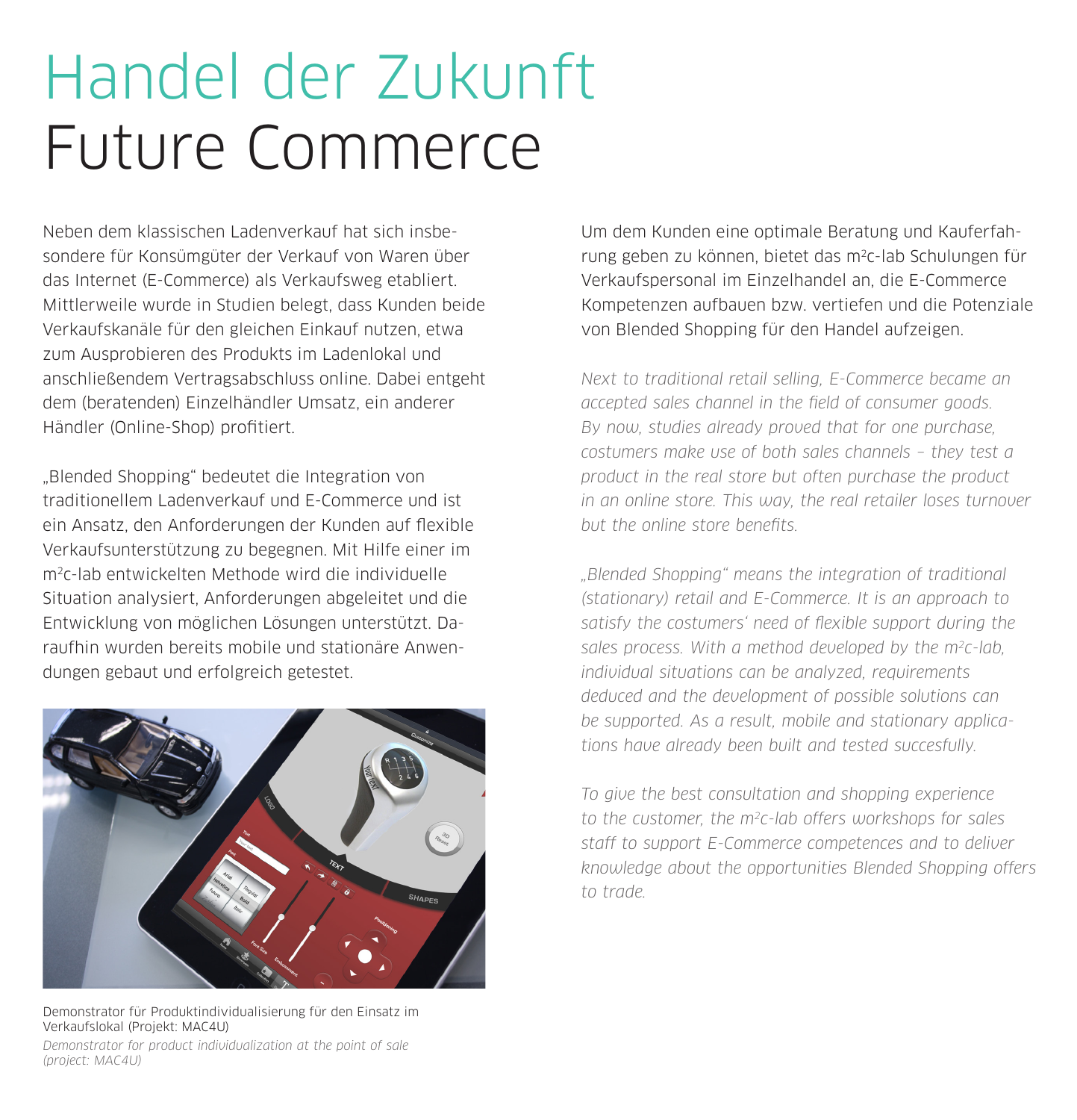

### > MAC4U – Mass Customization für individualisierte Produkterweiterungen

In diesem Projekt werden kleine und mittelständisch produzierende Unternehmen im Bereich des Additive Manufacturing in die Wertschöpfungskette von individualisierten Massenprodukten im Konsumgüterbereich eingebunden. Im Rahmen des Projekts wurde ein Demonstrator für Verkaufslokale entwickelt, mit dem Kunden ihre gewünschten Produkte individualisieren können, die anschließend mittels 3D-Druckverfahren hergestellt werden.

> MAC4U – Mass Customization for individual product extensions

In this project small and medium-sized production businesses are integrated into the value chain of additive manufacturing for individualised mass products as consumer goods. During this project, a demonstator was developed that offers the possibility to customers to indivizualize products at the point of sale. These unique products are then manufactured via 3D printing technology.

#### > E-Commerce Schulungen

Das m2c-lab bietet mehrstufige Schulungen für VerkäuferInnen im Einzelhandel an, die E-Commerce-Kompetenz vertiefen und das Potenzial für den Handel durch die Nutzung von Blended Shopping aufzeigen. Gleichzeitig soll den Kunden auf diese Weise ein ganzheitliches und zufriendenstellendes Verkaufserlebnis geboten werden.

> E-Commerce Workshops

The m2c-lab offers workshops for sales staff to improve their E-Commerce skills and to deliver knowledge about the opportunities offered by Blended Shopping. At the same time, customers shall be offered a holistic and satisfying shopping experience.

### > Blended Shopping – Interaktive Schaufenster

Das m<sup>2</sup>c-lab forscht unter dem Thema "Blended Shopping" an Möglichkeiten, traditionellen Ladenverkauf und E-Commerce zu verknüpfen, um Mehrwerte zu generieren. So entstand beispielsweise eine prototypische Applikation, mit der Kunden am Point of Sale zusätzliche Informationen und vergleichbare Alternativen zu einem Produkt ihres Interesses abrufen können. In Zusammenarbeit mit Studierenden des Studiengangs Communication & Multimedia Design an der FH Aachen werden weitere Konzepte für interaktive Schaufenster entwickelt.

> Blended Shopping – Interactive showcases

The m2c-lab researches on possibilities to connect traditional sales with E-Commerce to generate added values. Due to this approach, a prototypic application for use at the point of sale was developed. It offers customers the possibility to receive additional information and alternatives for a product they are interested in. In collaboration with students of the course Communication & Multimedia Design at the FH Aachen University of Applied Sciences, more concepts for interactive showcases are developed.